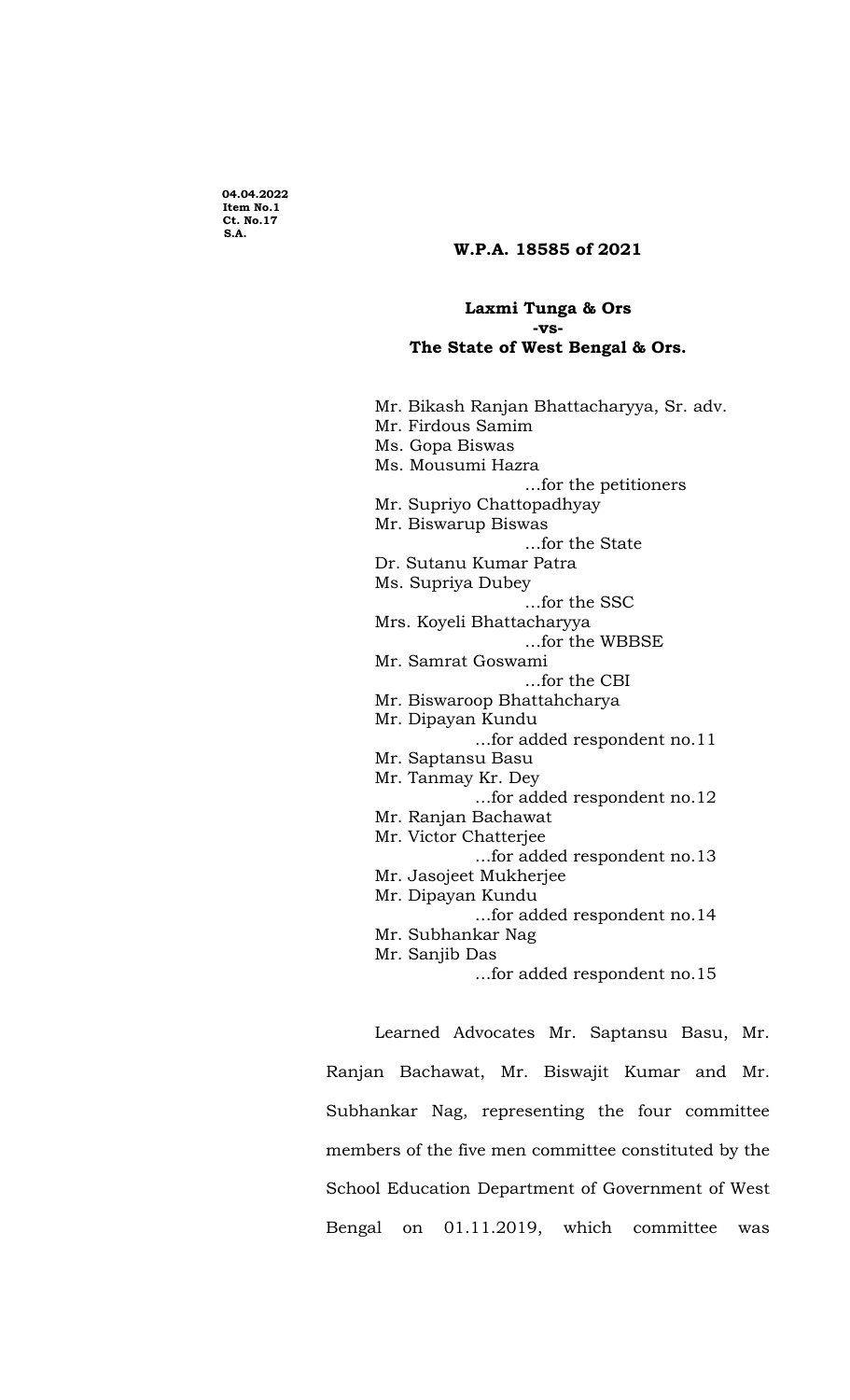constituted for the purpose of supervision and monitoring of pending recruitment process conducted by the West Bengal Central School Service Commission, have submitted that –

- 1) They do not have any copy of the order dated 01.04.2022.
- 2) They do not have any copy of the writ application being WPA 18585 of 2021 and
- 3) They have not given any opportunity of hearing by this court before passing the order directing them to meet CBI and
- 4) They should be given opportunity to submit their points in this regard.

All of them have submitted that as no copy of the writ application has been served upon them, they do not know whether any allegations have been made against them and all of them want to assist this court, so that this court can pass an order after hearing.

I do not believe that the said four persons do not have copy of the court's order dated 01.04.2022 passed in WPA 18585 of 2021. They could also collect copy of the writ application if they wanted from the portal 'Sarthak', I am told by the petitioner that the writ application is available in the said portal.

CBI has intimated through their report that they issued notice through Whatsapp requesting them to attend the CBI's office and the order passed by this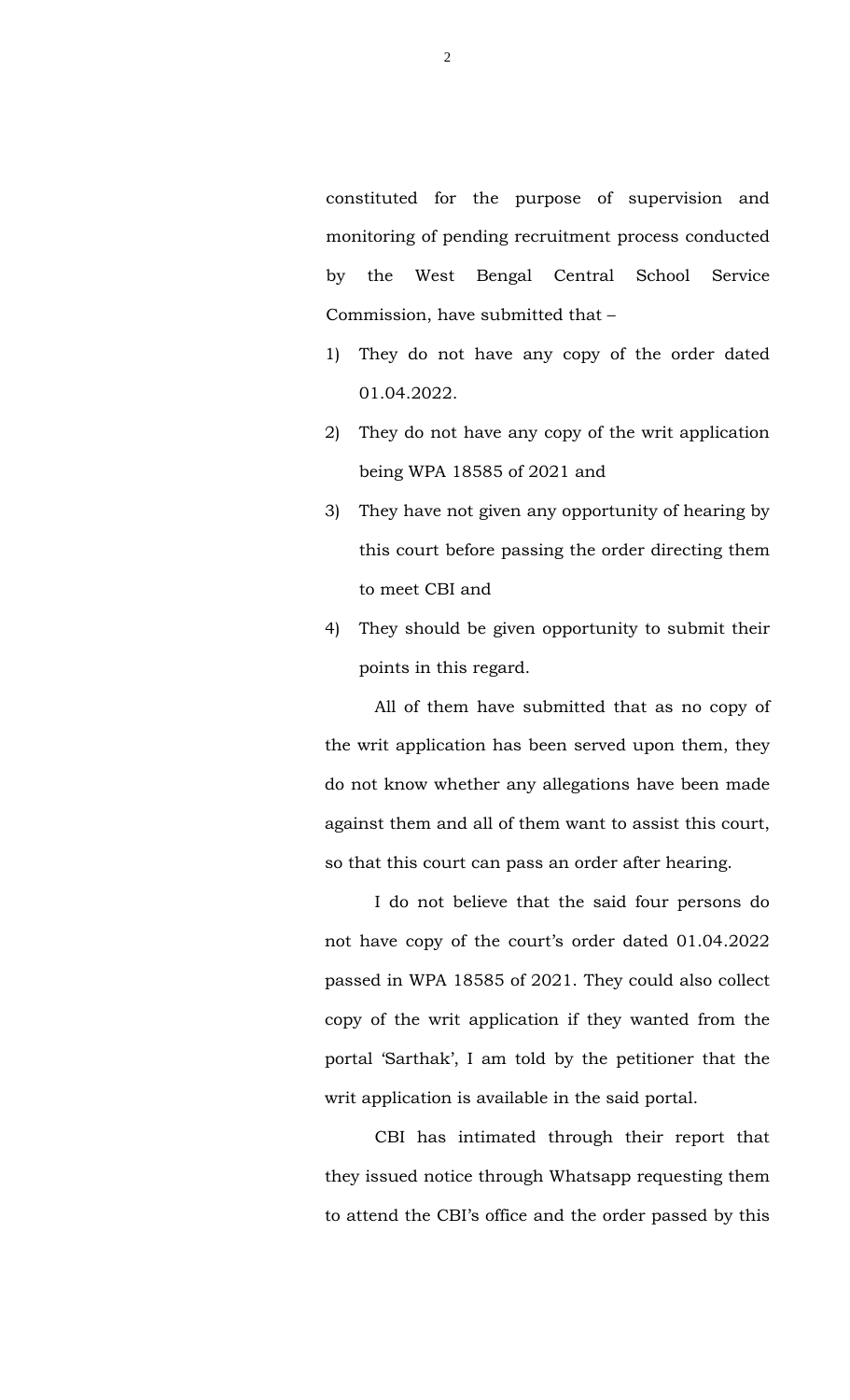court dated 01.04.2022 was sent at the same time in pdf form.

 Those four persons have written four letters to the CBI stating that the State of West Bengal has filed an appeal which may be taken up on 4th April, 2022 and he has been added as a party in the said appeal and he will also file an independent appeal to make his submissions before the Division Bench. The same thing in almost identical languages have been written by the other 3 persons in their letters to CBI which has been placed through the report of CBI before me today. Therefore, I am not ready to believe that they do not know the content of the writ application and I am also not ready to believe that there is any order in their favour which prevents this Single Bench from sending them to CBI. They also know the order dated 01.04.2022 in this matter.

Therefore, the submissions made by the learned advocates for the above referred four persons are rejected with the observation that they will get every opportunity to place their view before CBI and CBI will file a report before me and as they will going to file an appeal, the Appeal Court will take care of their appeal and other submissions made in the appeal.

I wanted to know from the counsels whether their clients are ready to go to the CBI office within one hour, but they have stated that without taking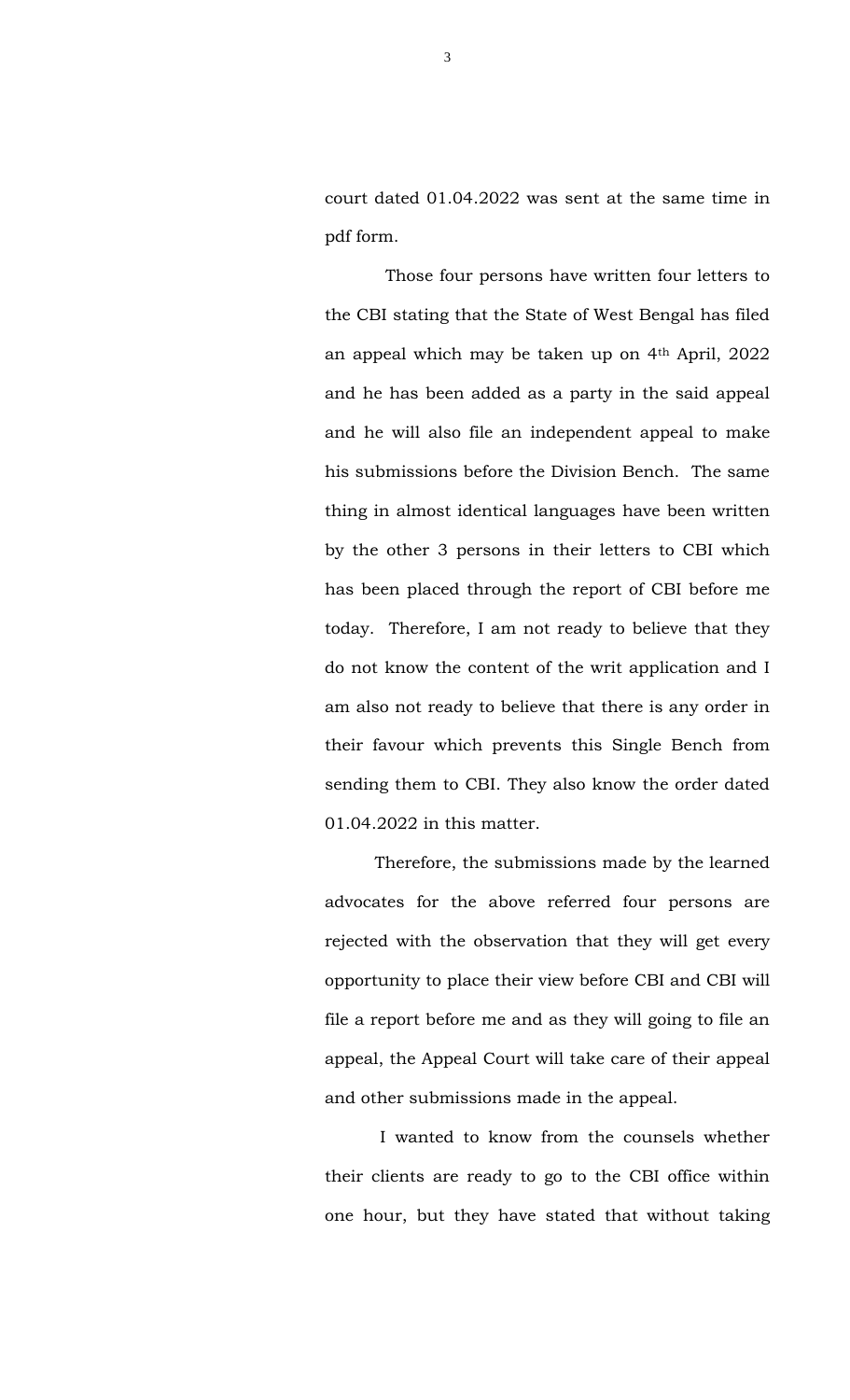instruction from their clients they are unable to give any reply to this question of court.

One report has been filed by Mr. Supriyo Chattopadhyay, learned advocate for the State wherefrom I get the addresses of Sri S. Acharya, Sri P. K. Bandyopadhyay, Sri A. K. Sarkar and Sri T. Panja.

As the learned advocates are not equipped with the instruction as aforesaid and as I find that Sri S. Acharya and Sri P. K. Bandyopadhyay are working in Shilpa Sadan, 6th floor, 4, Abanindranath Tagore Sarani, Kolkata-700016 and as Sri A. K. Sarkar is residing in Falguni Abasan, Block-FB, Sector-III, Salt Lake and Sri T. Panja is working now as the Senior Law Officer in School Education Department, Government of West Bengal, Bikash Bhawan, 5th Floor, I direct the Deputy Commissioner of Police (Central) Kolkata Police to ensure the presence of Mr. S. Acharya and Mr. P. K. Bandyopadhyay before CBI by 3 p.m. today and I direct the Commissioner of Bidhan Nagar Police Commissionerate to take steps for ensuring the presence of Sri A. K. Sarkar and Sri T. Panja who are residing and working, respectively in Salt Lake, which is under the Commissioner of Police, Bidhan Nagar Commissionerate. Their presence are also to be ensured by the Commissioner of Police of Bidhan Nagar Commissionerate by 4 p.m. today. As I have passed the order in presence of all the parties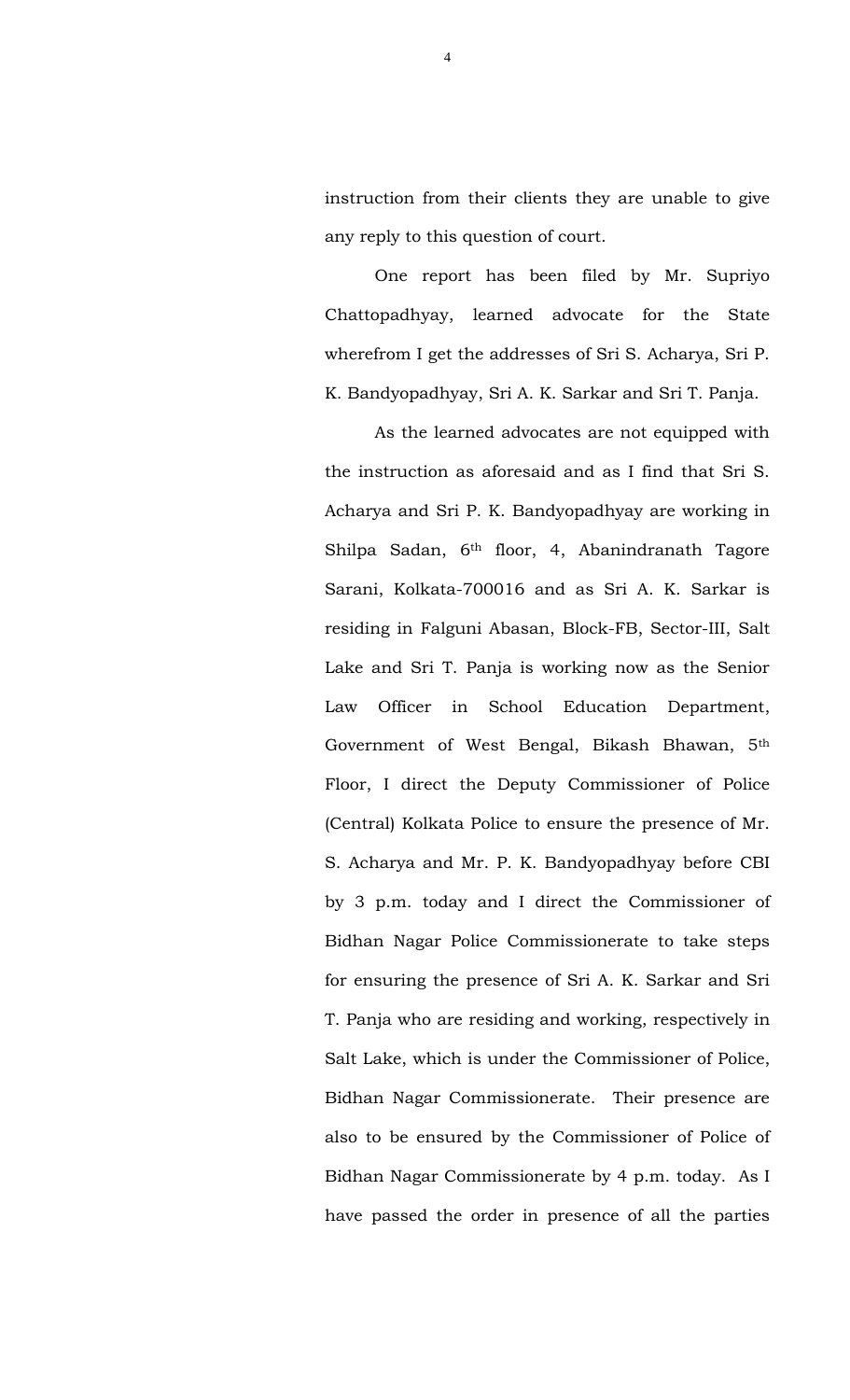including the learned Advocates of the said four persons, they are directed to communicate this order to the Deputy Commissioner of Police (Central) and to the Commissioner of Police, Bidhan Nagar Police Commissionerate forthwith. This order will be available in the website of this court before 2 p.m. and persons interested to take copies of this order may get copies from official website of this court.

The petitioner is also directed to communicate this order of ensuring presence of those four persons to CBI office by 3 p.m./4 p.m. He should also communicate this order as has been heard by him to the said Deputy Commissioner of Police (Central) and to the Commissioner of Police of Bidhan Nagar Police Commissionerate.

This matter will appear tomorrow at the top of the list for further hearing.

Learned advocates appearing for the four persons named above have prayed for stay of operation of this order which is considered and rejected.

It is to be noted that this court in its order dated 01.04.2022 made it clear that the said order on those four persons was mandatory and any noncompliance with the order would be viewed very seriously by this court against the persons who would fail to attend the office of the CBI as soon as they were